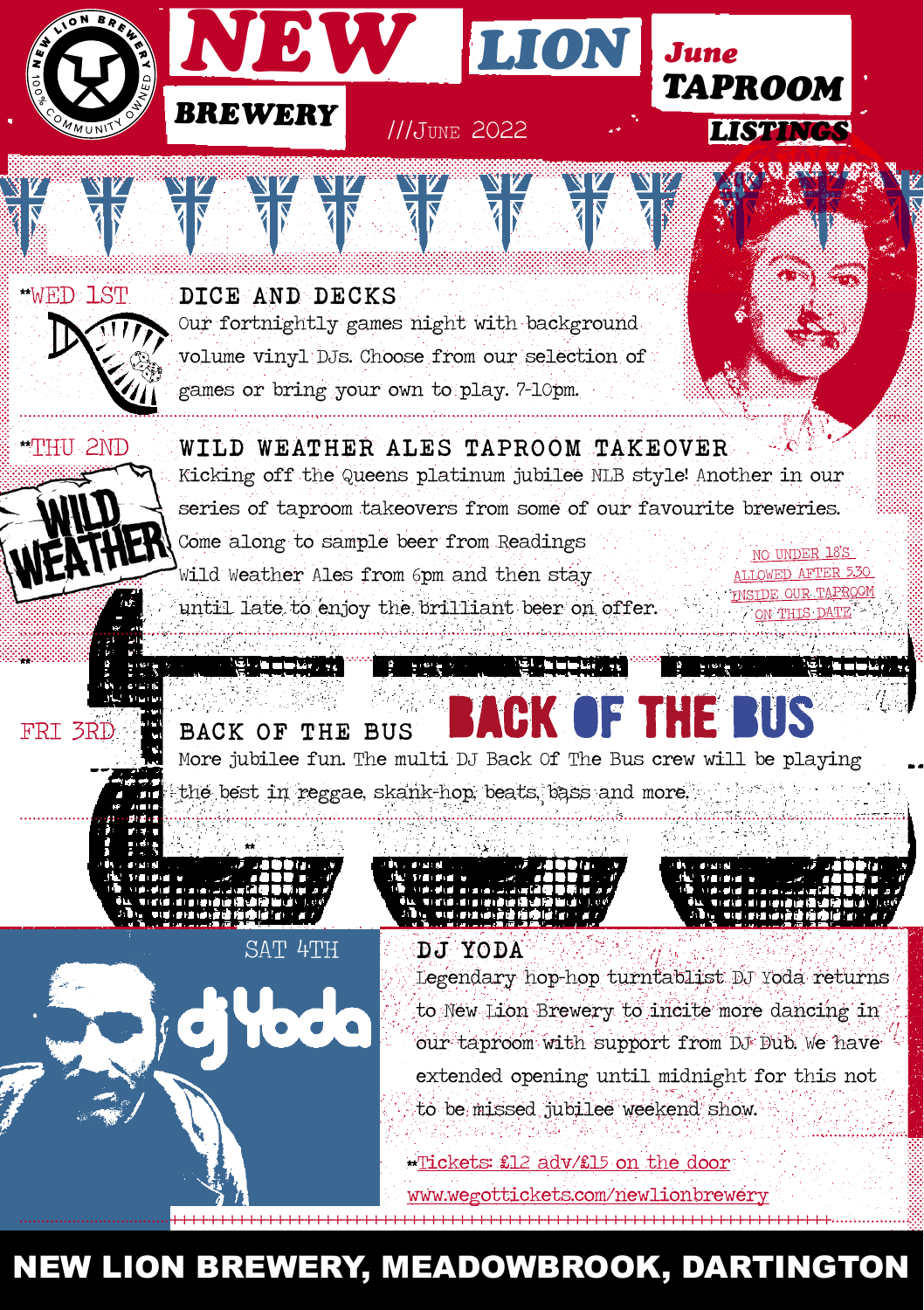#### ///NEW LION BREWERY IS

Our taproom is an inclusive space which has no place for sexism, racism, homophobia or hate speech. Spiking, drugs and aggressive behaviour will not be tolerated. 100% COMMUNITY OWNED AND PROUD OF IT.

Our taproom is a family friendly space in the daytime but in the evening is an adult space - NO UNDER 18S ARE PERMITTED INSIDE AFTER 7.00PM. Families can continue to enjoy their visit at our outside tables.



If you bring children they are your responsibly and you June be asked to leave if you do not clean up after them or they are not in your control.

Dogs must be kept on leads. If your dog is not well behaved you June be asked to leave. No dogs permitted at evening events.

If you are feeling unwell, scared, uncomfortable or wish to raise any concerns, please speak to us. Our fantastic taproom staff are here for you or you can email info@newlionbrewery.co.uk.

#### \*\*SUN 5TH THE BLACK BIRD COLLECTIVE the black bird SUNDAY SESSION collective <sub>魔</sub>

Live music from Briony Greenhill,

Rob Carney and Black Bird Collective DJs.

### \*\*MON 6TH MUSICIANS AND MUSIC LOVERS

Our monthly acoustic jam session. Bring instruments to join in or just come along to listen to the music on offer (including a special rendition of the Sex Pistols 'God Save The Queen'!) 6-9pm.

#### \*\*TUES 7TH BOOKS AND BEER

Our monthly book club in association with Eastgate Bookshop. 7.30-9pm.

\*\*WED 8TH DRINK AND DRAW  $G$ une 2022 ================

\*\*

# **DRINK S DRAW**

Gnash Comics hosts our Drink and Draw session. Unleash your inner artist, share ideas, create and drink. There will be three rounds each following a theme set by this month's guest artists, illustrator/author Bethan Welby and storyboard artist Adam Beer. Paper and pens supplied. 7-9pm.

#### DRAG BINGO

After last months sold out drag bingo, Ginnie Dafaq is back! Grab life by the balls and join us for a fun night of dragtastic bingo.

\*\*Tickets: £6 adv/£12 on the door www.wegottickets.com/newlionbrewery





## \*\*SAT 18TH CEREMONY

Ceremony are partnering with New Lion Brewery to bring the community an all day FREE PARTY!!! Expect 12 hours of non-stop music from some of TQ9s finest selectors. From 1pm it's family friendly daytime party vibes, then we're going BIG through until 1am!!! We will also be fundraising to help raise a fat wedge of cash for Dartington Swimming Pool. 1pm-1am.

#### \*\*SUN 19TH BE WATER JAM

The Be Water Open Jam team bring the live music festival vibe to our taproom on a Sunday.

- \*\*MON 20TH MAKERS MONDAYS Metalwork craft session. 6-9pm.
- \*\*THU 23TH THE LION AND THE BEAR The return of the Kodiak Audio DJs with a night of 4x4, minimal and garage sounds.



\*\*£5 on the door or from www.kodiakaudio.co.uk

## NEW LION BREWERY, MEADOWBROOK, DARTINGTON BEER PEOPLE MUSIC FOOD